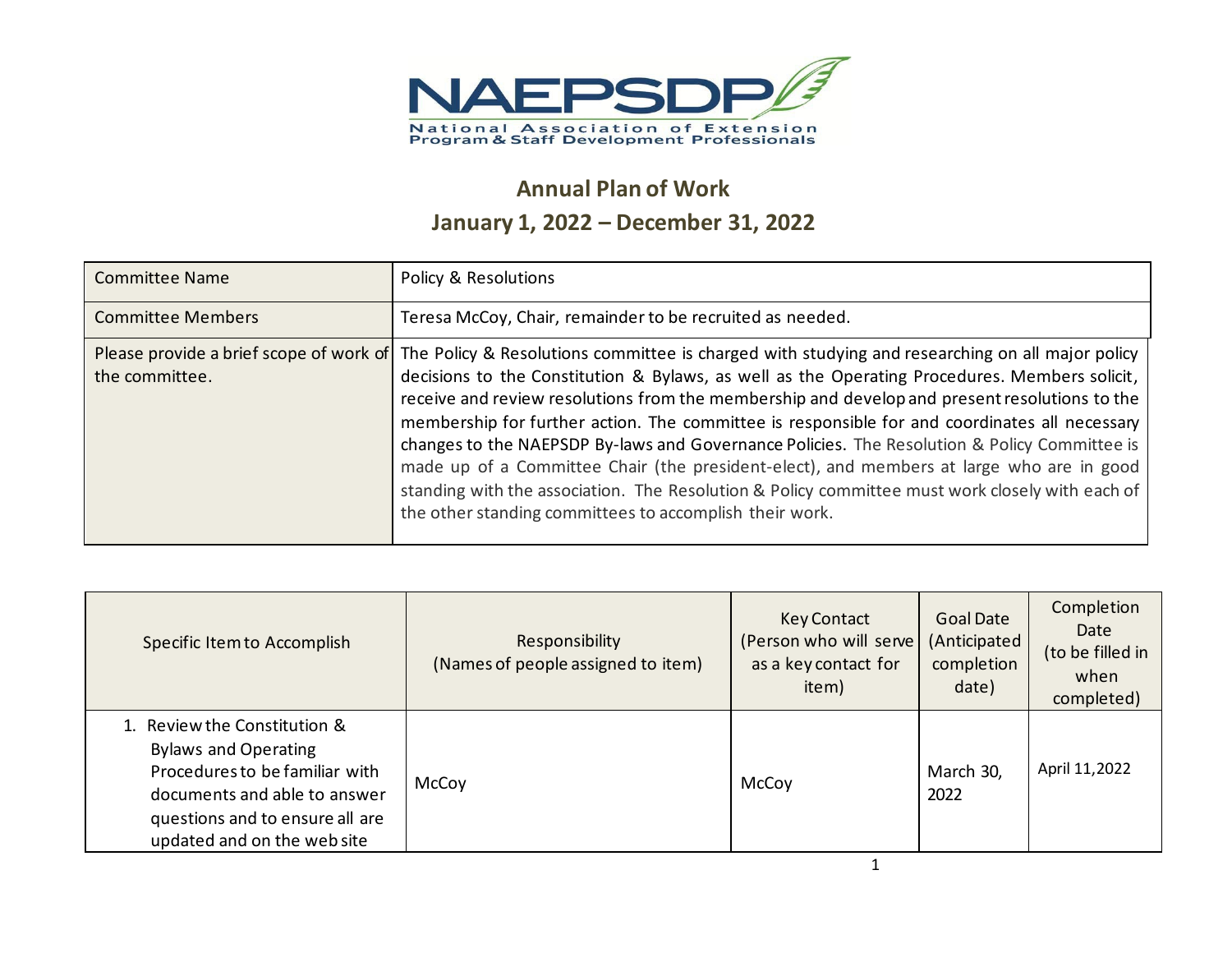| 2. Lead the development of charters<br>for the Finance, Nominating, &<br>Policy and Resolutions Committee as<br>required by Section 4 of the<br><b>NAEPSDP Constitution.</b> | McCoy and Committee Chairs | McCoy | June 1, 2022        | To be approved<br>at the 2022<br>Annual<br>Meeting. |
|------------------------------------------------------------------------------------------------------------------------------------------------------------------------------|----------------------------|-------|---------------------|-----------------------------------------------------|
| 3. Prepare a document that contains<br>all motions approved by the board in $\vert$ McCoy<br>2022.                                                                           |                            | McCoy | December<br>2022    |                                                     |
| 4. Collect any proposed discussion<br>and change items at monthly<br>meetings concerning the<br>Constitution & Bylaws and<br>determine if changes or updates are<br>needed.  | McCoy                      | McCoy | On going in<br>2022 |                                                     |
| 5. Recruit committee members as<br>appropriate.                                                                                                                              | McCoy                      | McCoy | When<br>needed      |                                                     |
| 6. Develop recommendations for<br>changes or updates to the<br>organizational documents and<br>present to board.                                                             | McCoy and Board            | McCoy | September<br>2022   |                                                     |
| 7. Send any proposed changes to<br>the Constitution and Bylaws<br>recommended by the board to<br>the membership at least 30<br>days prior to the annual<br>meeting.          | McCoy                      | McCoy | November<br>1, 2022 | To be approved<br>at the 2022<br>Annual<br>Meeting. |